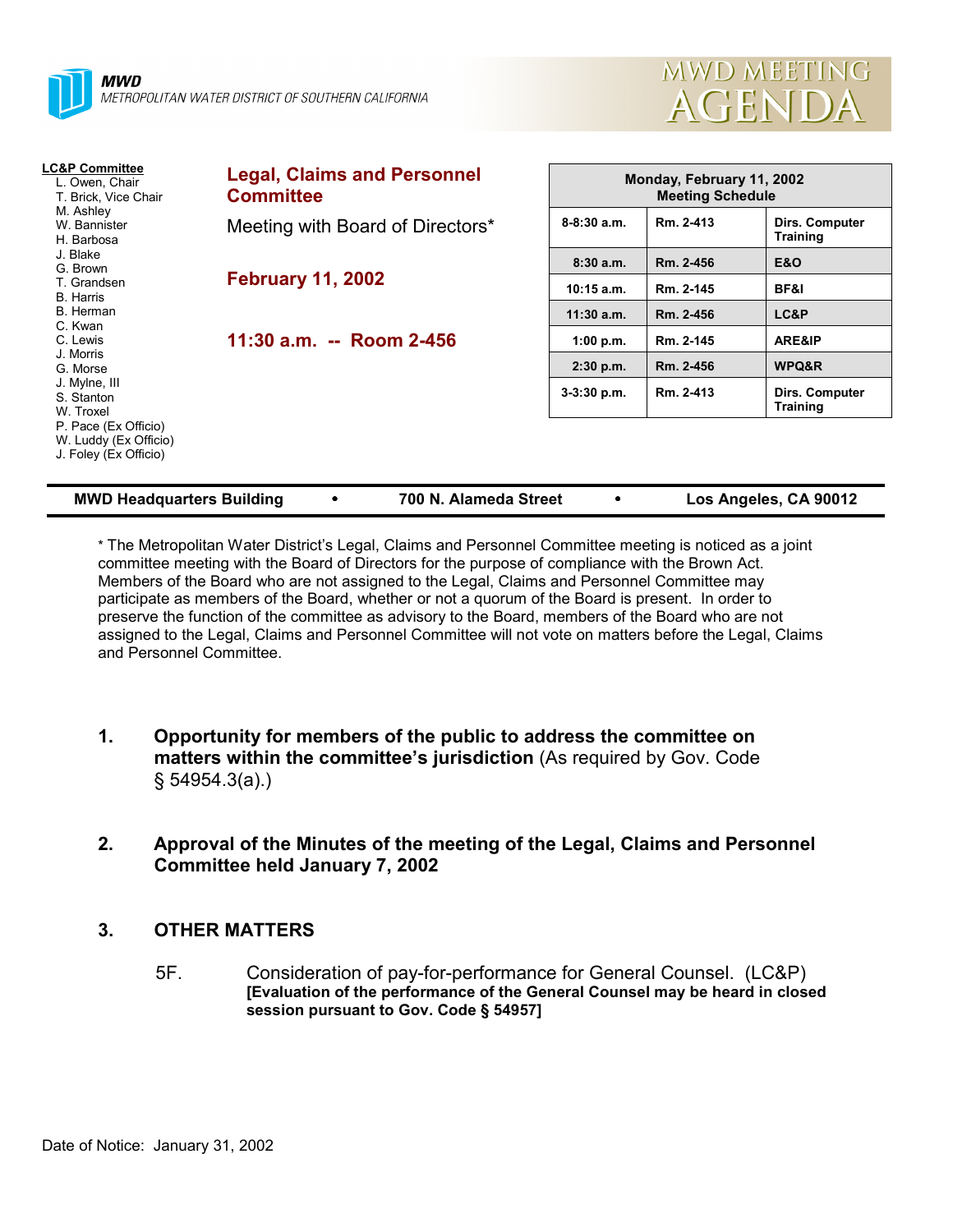### **4. REPORTS**

- a. Oral report on Colorado River matters. (LC&P)
- b. Oral report on Bay-Delta and State Water Project matters. (LC&P, WPQ&R)

### **5. CONSENT CALENDAR ITEMS – ACTION**

None

## **6. OTHER BOARD ITEMS - ACTION**

9-9 Status report on *Metropolitan Water District v. Superior Court (Cargill)*, Supreme Court Case No. S10237, and request for authorization to settle pending grievance. (LC&P) **(To be mailed separately) [Conference with legal counsel—existing litigation; to be herd in closed session pursuant to Gov. Code § 54956.9(a)]**

# **7. BOARD INFORMATION ITEMS**

None

### **8. COMMITTEE ITEMS**

- a. Oral report on *San Diego County Water Authority v. Metropolitan Water District, et al.*, San Francisco Superior Court Case No. 320217 (Preferential Rights) **[Conference with legal counsel—existing litigation; to be heard in closed session pursuant to Gov. Code § 54956.9(a)]**
- b. Oral report on the Monterey settlement agreement negotiations **[Discussion of** *Planning and Conservation League, et al. v. Department of Water Resources, et al***., Sacramento County Superior Court Case No. 95CS03216. Any discussion of litigation will be held in closed session—existing litigation—pursuant to Gov. Code § 54956.9(a)]**
- c. Report on MAPA contract negotiations **[Conference with labor negotiators—Metropolitan designated representatives: Joseph Tait and Debbie Dillon; Employee organization: MAPA; to be heard in closed session pursuant to Gov. Code § 54957.6]**